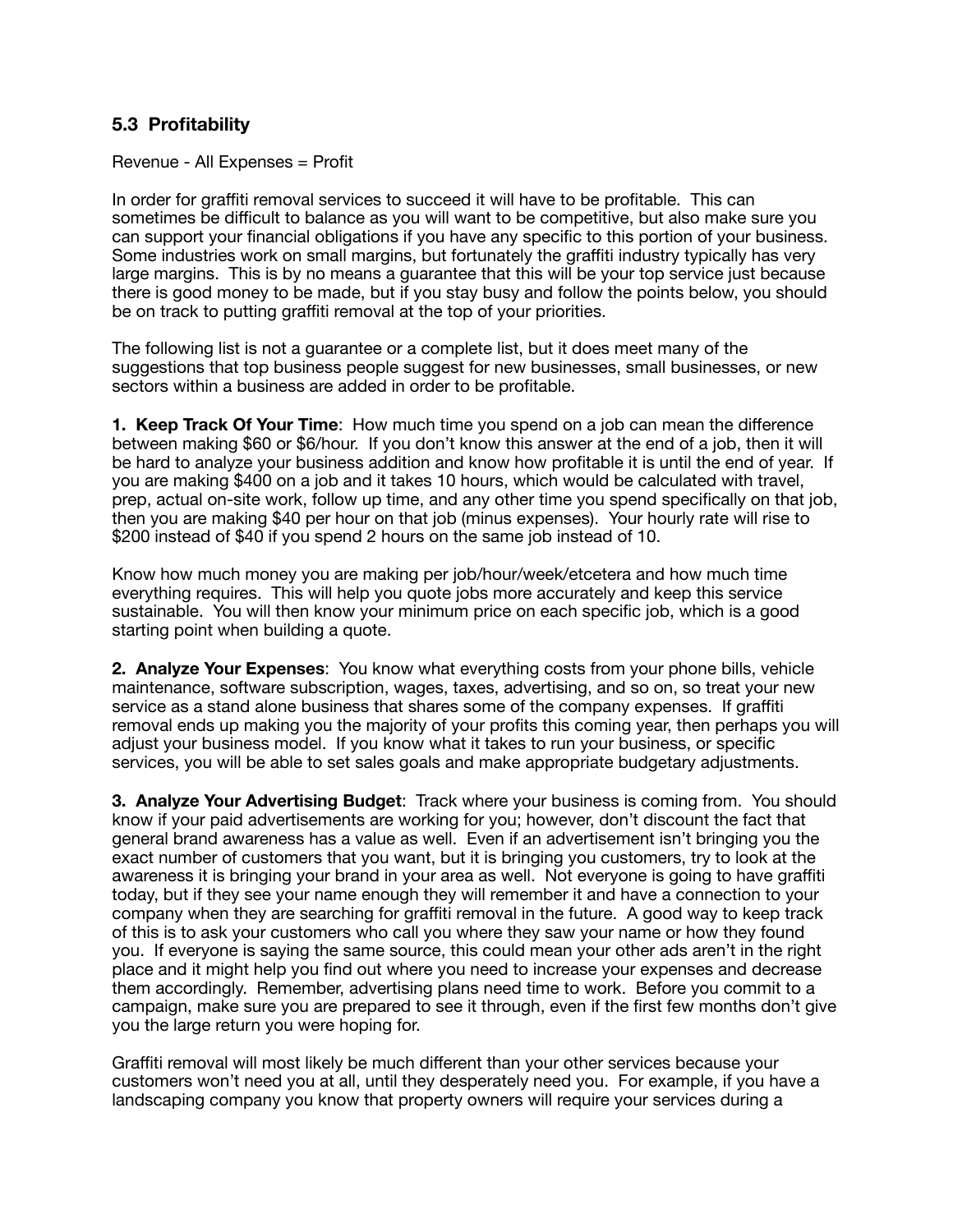specific time of the year and on a specific schedule, such as weekly or monthly. Future graffiti removal customers may see an advertisement from you but not require your services, so your advertising may not seem like it's working until someone tags 20 buildings in a night and everyone who manages those buildings is looking for a graffiti removal company. If you pulled your advertisements after a month and then the 20 buildings get hit with graffiti a month later, then the lack of calls will only seem to justify the move.

**4. Make Customer Service Your Top Priority**: As you've probably seen with your current services, if you don't make customers your top priority, your competition will. Since you are adding a service to your company you have a great opportunity in the fact that you may already have a large client base that you have built trust with. If they don't have a strong loyalty to another graffiti removal provider, then this will be your easiest potential for growth in this service.

If personal connections and cold calls haven't your strong suit, you will need to work on this (covered in Module 6.1) because sales calls is what turns graffiti removal quotes into jobs until you've built a relationship through quality service. When talking to customers, at any level, let them know they can trust you, quality is your number one goal, and reassure them that their property is in good hands. Arguing or rudeness has probably never help your business, so treat customers like you are on a first date and build the relationship.

**5. Prevent Waste**: Similar to your other budgets, you should know the details within your costs that can be prevented. For example, if you use a paintbrush for applying Graffiti Syrup, it will take you an extra 30 seconds to clean that brush at the job-site instead of throwing it out. 30 seconds of work to save a \$10 item is much smarter than throwing it out, as 10 jobs with the same brush, just saved you \$90 on 9 new brushes. You can calculate it a few different ways (\$10 on a \$250 job is 4% added to the expenses), but they all lead back to saving your company money. Waste is seldom more profitable than reusing items if possible. Let your employees share this task and find ways to motivate this as part of your company culture. It will also go a long ways with the image of your company if you are working towards helping the environment as much as possible.

**6. Find Reoccurring Revenue**: Your GPP is the best model for reoccurring revenue, so make sure you offer this to every customer, if their property will work within your program (geography and graffiti frequency can be the main 2 limits). Graffiti often happens in cycles, so there will be months that are typically slower than others and highs and lows within those cycles too. Work at building a service model that is bulletproof, so if graffiti slows down for a month or 2, you will have your expenses covered. Know what your expenses are and then match that number as your minimum for GPP customer dollars per month. This can sustain this service for many years and the larger you grow it, the more secure your whole company will become. For example, if you have \$11,000 in monthly expenses, then you would want to have \$11,000 of GPP monthly customers. The larger you grow above \$11,000 per month, the more resilient your company will be.

Other reoccurring revenue can be found by checking on buildings that you have done work on before and the owners/mangers accept your quotes quickly. It is a good habit to look after these buildings as if they were on your GPP. A simple call or email from a building could have you working on it immediately. Not everyone will go on your GPP even if it could financially benefit them, but many customers will use your services and appreciate you keeping an eye on their buildings.

If you are at a building and find other maintenance issues that don't seem to be addressed, or need addressing quickly, call the owner or manager and let them know you happened to see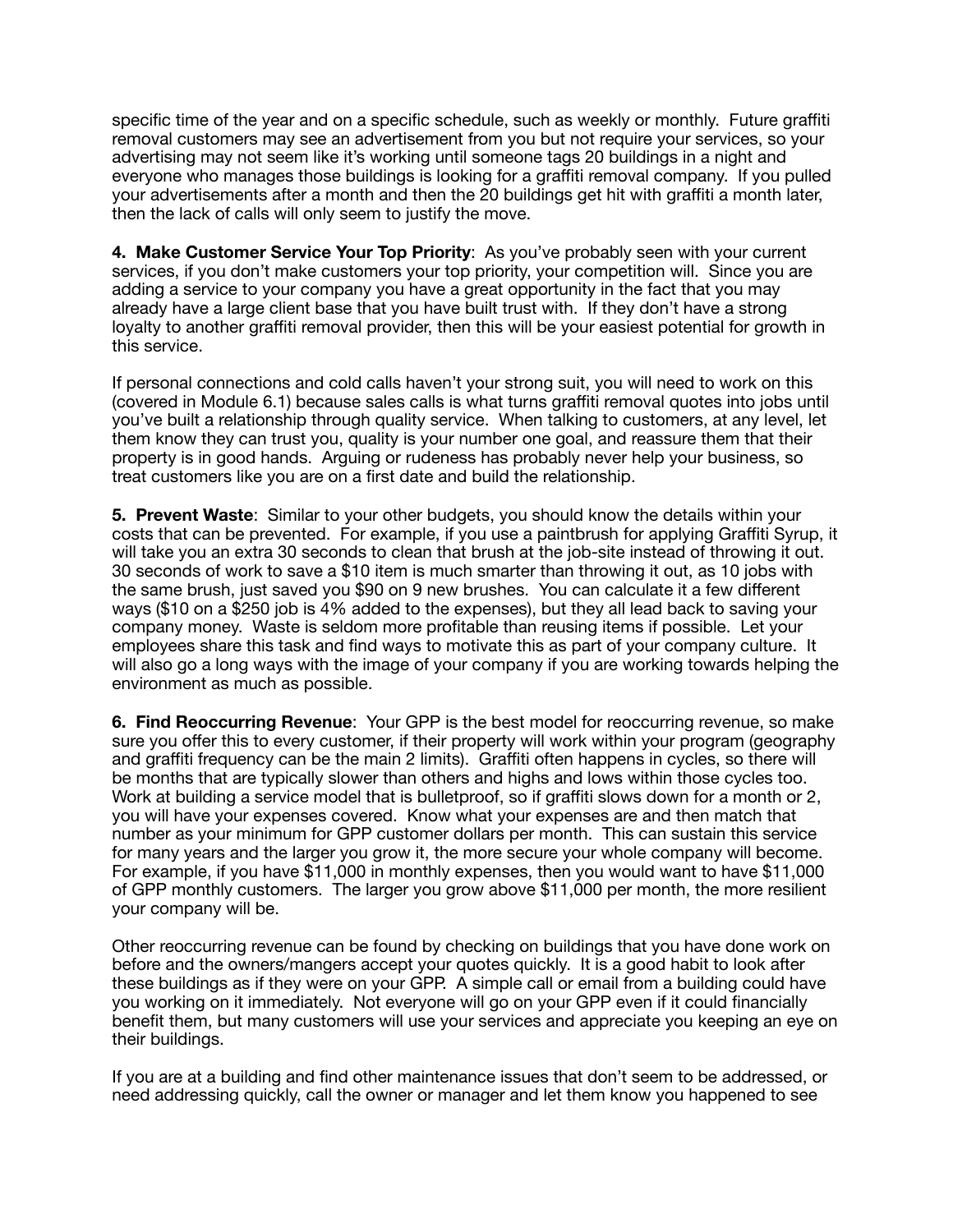an issue they might want to have looked at. Even if it isn't your service they will hire, it's a good opportunity to let them know you're keeping an eye on their investment and you'll contact them even if you aren't making a financial gain. Don't ignore an opportunity to build trust and grow your business relationships with something as quick and easy as a phone call.

**7. Stay Focussed**: Graffiti removal is a niche market without being flooded like many mainstream trades. Be the expert in your area and grow your business. Following new trends rarely works for everyone and it isn't a solid long term plan.

**8. Incentivize Salespeople**: If someone is selling your services, make them work for it and reward them accordingly. You won't get the same drive and quality out of people who receive their paycheques regardless of their sales like you will with people who are making bonuses or commission on their work. If someone is going to make \$20/hour regardless of what they do in a day, they are less likely to make the same amount of sales as someone who has the power to make \$50/hour after commission. You should want to pay people more money in the second scenario as they are only making more money because your company is too.

**9. Follow Your Mission Statement**: Your mission statement should be designed to make everything in your company, including customers, work together and grow. Success is made through nurturing a small business, new customers, and encouraged employees. Try to not lose the excitement once the "honeymoon" stage is over of learning and performing graffiti removal jobs. Stay focussed on your long term goals.

**10. Customer Feedback**: If you think everything is good, your profits should reflect that you are correct. If your customers aren't happy, you need to know why sooner than later. You don't want to notice bad ratings on Google to find out what people think of your service. Be proactive and ask them if everything met their standards and if there is anything else you can do for them after every job. It's an easy way to get repeat business instead of wondering why a customer is now using your competition.



Start with these practices and grow your service with confidence that you are doing everything you can. Take a look at your business plan and dig deep into sections that you feel will make a difference in the direction you want to go. Your investment was earned by hard work, so nurture and grow it like everything else you take pride in.